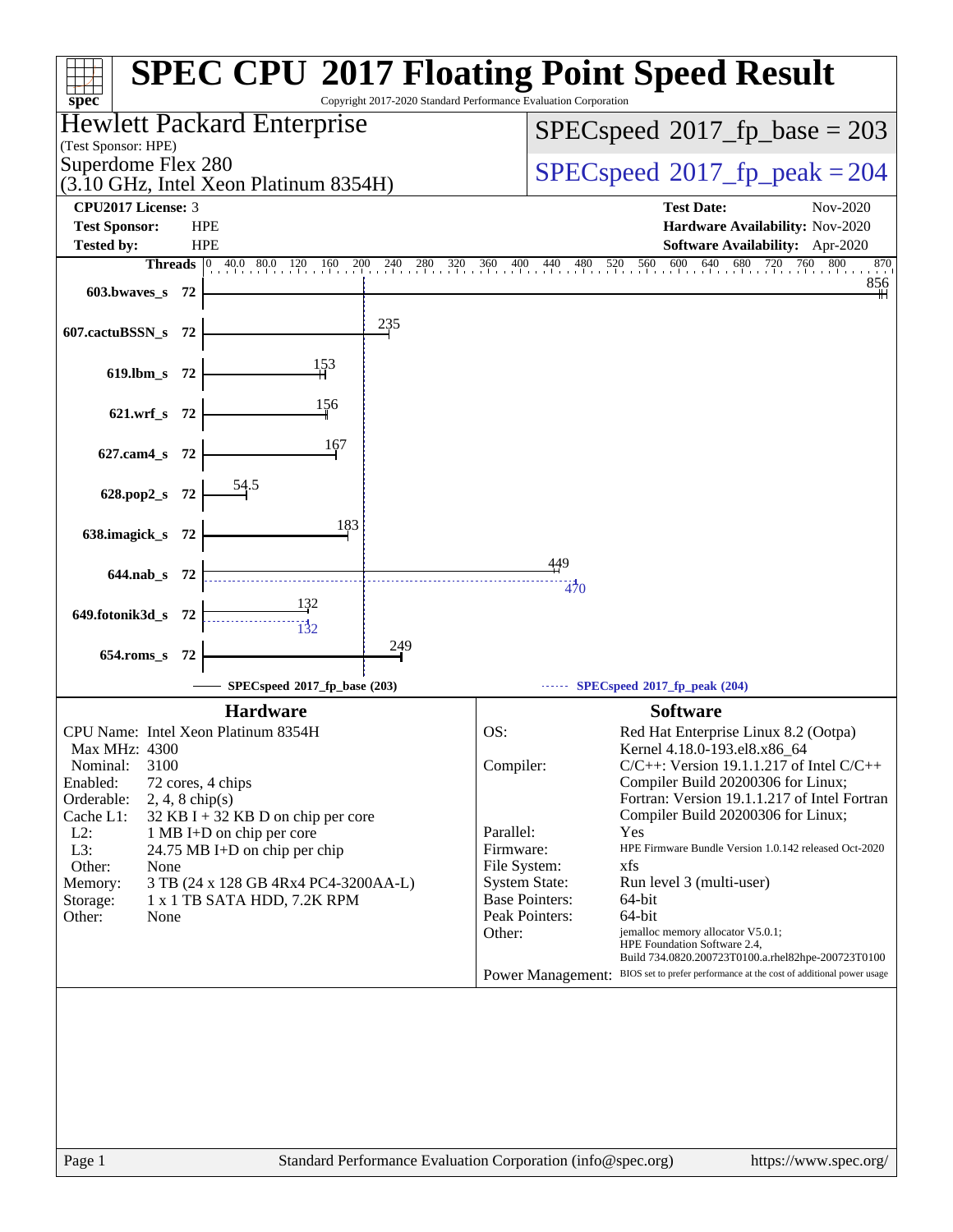Copyright 2017-2020 Standard Performance Evaluation Corporation

#### Hewlett Packard Enterprise

(Test Sponsor: HPE)

**[spec](http://www.spec.org/)**

(3.10 GHz, Intel Xeon Platinum 8354H)

#### [SPECspeed](http://www.spec.org/auto/cpu2017/Docs/result-fields.html#SPECspeed2017fpbase)<sup>®</sup>2017 fp base = 203

Superdome Flex 280<br>  $SPEC speed^{\circ}2017$  fp\_peak = 204

**[CPU2017 License:](http://www.spec.org/auto/cpu2017/Docs/result-fields.html#CPU2017License)** 3 **[Test Date:](http://www.spec.org/auto/cpu2017/Docs/result-fields.html#TestDate)** Nov-2020 **[Test Sponsor:](http://www.spec.org/auto/cpu2017/Docs/result-fields.html#TestSponsor)** HPE **[Hardware Availability:](http://www.spec.org/auto/cpu2017/Docs/result-fields.html#HardwareAvailability)** Nov-2020 **[Tested by:](http://www.spec.org/auto/cpu2017/Docs/result-fields.html#Testedby)** HPE **[Software Availability:](http://www.spec.org/auto/cpu2017/Docs/result-fields.html#SoftwareAvailability)** Apr-2020

#### **[Results Table](http://www.spec.org/auto/cpu2017/Docs/result-fields.html#ResultsTable)**

|                          | <b>Base</b>    |                |              |                | <b>Peak</b> |                |       |                |                |              |                |              |                |              |
|--------------------------|----------------|----------------|--------------|----------------|-------------|----------------|-------|----------------|----------------|--------------|----------------|--------------|----------------|--------------|
| <b>Benchmark</b>         | <b>Threads</b> | <b>Seconds</b> | <b>Ratio</b> | <b>Seconds</b> | Ratio       | <b>Seconds</b> | Ratio | <b>Threads</b> | <b>Seconds</b> | <b>Ratio</b> | <b>Seconds</b> | <b>Ratio</b> | <b>Seconds</b> | <b>Ratio</b> |
| 603.bwaves_s             | 72             | 68.4           | 862          | 69.2           | 853         | 68.9           | 856   | 72             | 68.4           | 862          | 69.2           | 853          | 68.9           | 856          |
| 607.cactuBSSN s          | 72             | 71.1           | 235          | <b>71.0</b>    | 235         | 71.0           | 235   | 72             | 71.1           | 235          | 71.0           | 235          | 71.0           | 235          |
| $619.1$ bm s             | 72             | 35.5           | 148          | 34.0           | 154         | 34.2           | 153   | 72             | 35.5           | 148          | 34.0           | 154          | 34.2           | <b>153</b>   |
| $621$ .wrf s             | 72             | 84.5           | 157          | 84.6           | 156         | 85.8           | l 54  | 72             | 84.5           | 157          | 84.6           | 156          | 85.8           | 154          |
| $627$ .cam4 s            | 72             | 53.0           | 167          | 52.9           | 167         | 52.9           | 168   | 72             | 53.0           | 167          | 52.9           | 167          | 52.9           | 168          |
| $628.pop2_s$             | 72             | 220            | 54.1         | 217            | 54.7        | 218            | 54.5  | 72             | 220            | 54.1         | 217            | 54.7         | 218            | 54.5         |
| 638.imagick_s            | 72             | 79.0           | 183          | 79.0           | 183         | 79.1           | 182   | 72             | 79.0           | 183          | 79.0           | 183          | 79.1           | 182          |
| $644$ .nab s             | 72             | 39.5           | 443          | 38.9           | 449         | 38.9           | 449   | 72             | 37.2           | 470          | 37.1           | 470          | 37.2           | 470          |
| 649.fotonik3d s          | 72             | 68.8           | 132          | 69.0           | 132         | 69.3           | 132   | 72             | 69.2           | 132          | 69.2           | 132          | 68.7           | 133          |
| $654$ .roms_s            | 72             | 62.8           | 251          | 63.1           | 249         | 63.4           | 248   | 72             | 62.8           | 251          | 63.1           | 249          | 63.4           | 248          |
| SPECspeed®2017_fp_base = |                |                | 203          |                |             |                |       |                |                |              |                |              |                |              |

**[SPECspeed](http://www.spec.org/auto/cpu2017/Docs/result-fields.html#SPECspeed2017fppeak)[2017\\_fp\\_peak =](http://www.spec.org/auto/cpu2017/Docs/result-fields.html#SPECspeed2017fppeak) 204**

Results appear in the [order in which they were run.](http://www.spec.org/auto/cpu2017/Docs/result-fields.html#RunOrder) Bold underlined text [indicates a median measurement](http://www.spec.org/auto/cpu2017/Docs/result-fields.html#Median).

#### **[Operating System Notes](http://www.spec.org/auto/cpu2017/Docs/result-fields.html#OperatingSystemNotes)**

 Stack size set to unlimited using "ulimit -s unlimited" Transparent Huge Pages enabled by default Prior to runcpu invocation Filesystem page cache synced and cleared with: sync; echo 3> /proc/sys/vm/drop\_caches Tuned-adm profile was set to Throughput-Performance using "tuned-adm profile throughput-performance"

 HPE Foundation Software (HFS) is a collection of software packages designed to make the HPE Superdome Flex family of servers easier to use for customers. This software is compatible with RHEL, SLES, and Oracle Linux only. It is highly recommended all users install HFS for the Superdome Flex system. More details, and a revision history list, can be found at: [https://support.hpe.com/hpsc/swd/public/detail?swItemId=MTX\\_b48de5f6a8a041f0ae985825a5#tab-history](https://support.hpe.com/hpsc/swd/public/detail?swItemId=MTX_b48de5f6a8a041f0ae985825a5#tab-history)

#### **[Environment Variables Notes](http://www.spec.org/auto/cpu2017/Docs/result-fields.html#EnvironmentVariablesNotes)**

Environment variables set by runcpu before the start of the run: KMP\_AFFINITY = "granularity=fine,compact" LD\_LIBRARY\_PATH = "/home/cpu2017/lib/intel64:/home/cpu2017/je5.0.1-64" MALLOC\_CONF = "retain:true" OMP\_STACKSIZE = "192M"

#### **[General Notes](http://www.spec.org/auto/cpu2017/Docs/result-fields.html#GeneralNotes)**

 Binaries compiled on a system with 1x Intel Core i9-7980XE CPU + 64GB RAM memory using Redhat Enterprise Linux 8.0 NA: The test sponsor attests, as of date of publication, that CVE-2017-5754 (Meltdown) is mitigated in the system as tested and documented.

**(Continued on next page)**

| Page 2 | Standard Performance Evaluation Corporation (info@spec.org) | https://www.spec.org/ |
|--------|-------------------------------------------------------------|-----------------------|
|--------|-------------------------------------------------------------|-----------------------|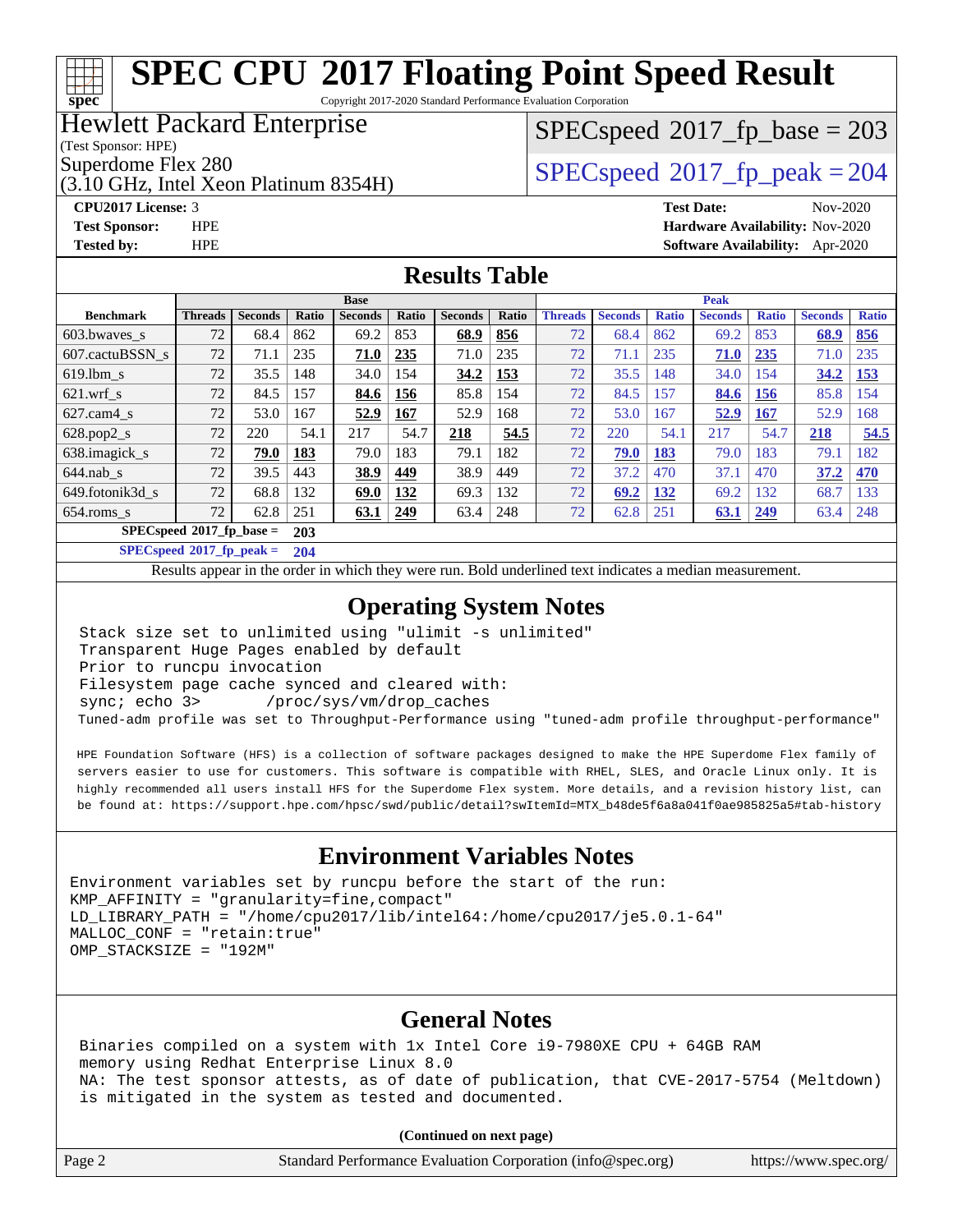Copyright 2017-2020 Standard Performance Evaluation Corporation

#### Hewlett Packard Enterprise

[SPECspeed](http://www.spec.org/auto/cpu2017/Docs/result-fields.html#SPECspeed2017fpbase)<sup>®</sup>2017 fp base = 203

(Test Sponsor: HPE)

**[spec](http://www.spec.org/)**

(3.10 GHz, Intel Xeon Platinum 8354H)

Superdome Flex 280<br>  $SPEC speed^{\circ}2017$  fp\_peak = 204

**[CPU2017 License:](http://www.spec.org/auto/cpu2017/Docs/result-fields.html#CPU2017License)** 3 **[Test Date:](http://www.spec.org/auto/cpu2017/Docs/result-fields.html#TestDate)** Nov-2020 **[Test Sponsor:](http://www.spec.org/auto/cpu2017/Docs/result-fields.html#TestSponsor)** HPE **[Hardware Availability:](http://www.spec.org/auto/cpu2017/Docs/result-fields.html#HardwareAvailability)** Nov-2020 **[Tested by:](http://www.spec.org/auto/cpu2017/Docs/result-fields.html#Testedby)** HPE **[Software Availability:](http://www.spec.org/auto/cpu2017/Docs/result-fields.html#SoftwareAvailability)** Apr-2020

#### **[General Notes \(Continued\)](http://www.spec.org/auto/cpu2017/Docs/result-fields.html#GeneralNotes)**

 Yes: The test sponsor attests, as of date of publication, that CVE-2017-5753 (Spectre variant 1) is mitigated in the system as tested and documented. Yes: The test sponsor attests, as of date of publication, that CVE-2017-5715 (Spectre variant 2) is mitigated in the system as tested and documented. jemalloc, a general purpose malloc implementation built with the RedHat Enterprise 7.5, and the system compiler gcc 4.8.5 sources available from jemalloc.net or<https://github.com/jemalloc/jemalloc/releases> **[Platform Notes](http://www.spec.org/auto/cpu2017/Docs/result-fields.html#PlatformNotes)** BIOS Configuration: Workload Profile set to HPC Intel Hyper-Threading set to Disabled Workload Profile set to Custom Minimum Processor Idle Power Core C-State set to C6 State Minimum Processor Idle Power Package C-State set to Package C6 (non-retention) State LLC Prefetch set to Enabled Sysinfo program /home/cpu2017/bin/sysinfo Rev: r6365 of 2019-08-21 295195f888a3d7edb1e6e46a485a0011 running on ch-620.fchst.rdlabs.hpecorp.net Mon Nov 23 23:26:00 2020 SUT (System Under Test) info as seen by some common utilities. For more information on this section, see <https://www.spec.org/cpu2017/Docs/config.html#sysinfo> From /proc/cpuinfo model name : Intel(R) Xeon(R) Platinum 8354H CPU @ 3.10GHz 4 "physical id"s (chips) 72 "processors" cores, siblings (Caution: counting these is hw and system dependent. The following excerpts from /proc/cpuinfo might not be reliable. Use with caution.) cpu cores : 18 siblings : 18 physical 0: cores 0 1 2 3 4 8 9 10 11 16 17 18 19 20 24 25 26 27 physical 1: cores 0 1 2 3 4 8 9 10 11 16 17 18 19 20 24 25 26 27 physical 2: cores 0 1 2 3 4 8 9 10 11 16 17 18 19 20 24 25 26 27 physical 3: cores 0 1 2 3 4 8 9 10 11 16 17 18 19 20 24 25 26 27 From lscpu: Architecture: x86\_64 CPU op-mode(s): 32-bit, 64-bit Byte Order: Little Endian  $CPU(s):$  72 On-line CPU(s) list: 0-71 Thread(s) per core: 1 **(Continued on next page)**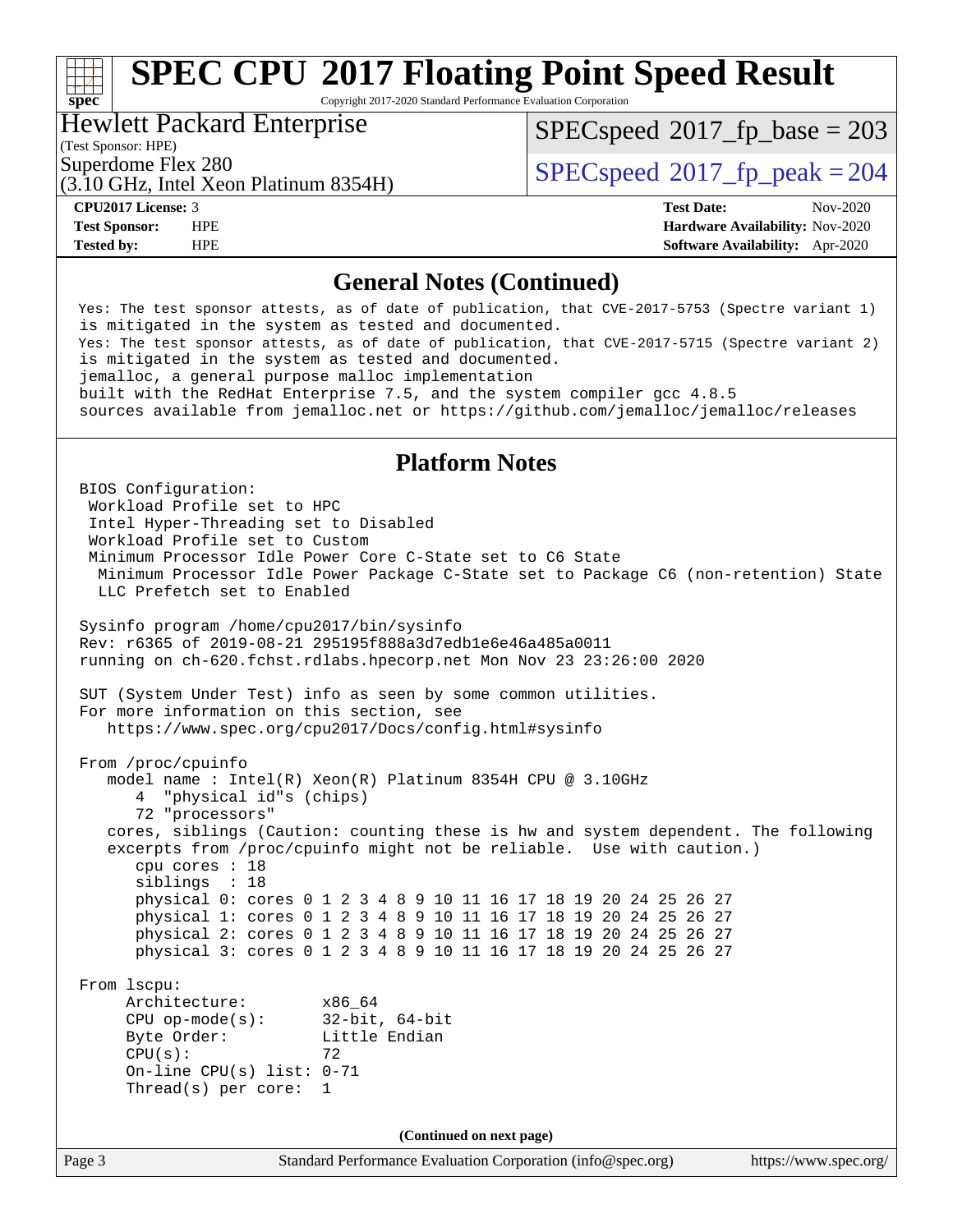# **[spec](http://www.spec.org/)**

### **[SPEC CPU](http://www.spec.org/auto/cpu2017/Docs/result-fields.html#SPECCPU2017FloatingPointSpeedResult)[2017 Floating Point Speed Result](http://www.spec.org/auto/cpu2017/Docs/result-fields.html#SPECCPU2017FloatingPointSpeedResult)**

Copyright 2017-2020 Standard Performance Evaluation Corporation

#### Hewlett Packard Enterprise

(Test Sponsor: HPE)

 $SPECspeed*2017_fp\_base = 203$  $SPECspeed*2017_fp\_base = 203$ 

(3.10 GHz, Intel Xeon Platinum 8354H)

Superdome Flex 280<br>  $\begin{array}{c}\n\text{SPEC speed} \textdegree 2017\_fp\_peak = 204 \\
\text{SPEC speed} \textdegree 2017\_fp\_peak = 204\n\end{array}$ 

**[CPU2017 License:](http://www.spec.org/auto/cpu2017/Docs/result-fields.html#CPU2017License)** 3 **[Test Date:](http://www.spec.org/auto/cpu2017/Docs/result-fields.html#TestDate)** Nov-2020 **[Test Sponsor:](http://www.spec.org/auto/cpu2017/Docs/result-fields.html#TestSponsor)** HPE **[Hardware Availability:](http://www.spec.org/auto/cpu2017/Docs/result-fields.html#HardwareAvailability)** Nov-2020 **[Tested by:](http://www.spec.org/auto/cpu2017/Docs/result-fields.html#Testedby)** HPE **[Software Availability:](http://www.spec.org/auto/cpu2017/Docs/result-fields.html#SoftwareAvailability)** Apr-2020

#### **[Platform Notes \(Continued\)](http://www.spec.org/auto/cpu2017/Docs/result-fields.html#PlatformNotes)**

| $Core(s)$ per socket:       | 18                                                                                   |  |  |  |  |
|-----------------------------|--------------------------------------------------------------------------------------|--|--|--|--|
| Socket(s):                  | 4                                                                                    |  |  |  |  |
| NUMA $node(s)$ :            | 4                                                                                    |  |  |  |  |
| Vendor ID:                  | GenuineIntel                                                                         |  |  |  |  |
| CPU family:                 | 6                                                                                    |  |  |  |  |
| Model:                      | 85                                                                                   |  |  |  |  |
| Model name:                 | $Intel(R) Xeon(R) Platinum 8354H CPU @ 3.10GHz$                                      |  |  |  |  |
| Stepping:                   | 11                                                                                   |  |  |  |  |
| CPU MHz:                    | 3329.938                                                                             |  |  |  |  |
| $CPU$ max $MHz$ :           | 4300.0000                                                                            |  |  |  |  |
| CPU min MHz:                | 1000.0000                                                                            |  |  |  |  |
| BogoMIPS:                   | 6200.04                                                                              |  |  |  |  |
| Virtualization:             | $VT - x$                                                                             |  |  |  |  |
| $L1d$ cache:                | 32K                                                                                  |  |  |  |  |
| Lli cache:                  | 32K                                                                                  |  |  |  |  |
| $L2$ cache:                 | 1024K                                                                                |  |  |  |  |
| $L3$ cache:                 | 25344K                                                                               |  |  |  |  |
| NUMA $node0$ $CPU(s):$      | $0 - 17$                                                                             |  |  |  |  |
| NUMA nodel CPU(s): 18-35    |                                                                                      |  |  |  |  |
| NUMA node2 $CPU(s):$ 36-53  |                                                                                      |  |  |  |  |
| NUMA node3 CPU(s):          | $54 - 71$                                                                            |  |  |  |  |
| Flags:                      | fpu vme de pse tsc msr pae mce cx8 apic sep mtrr pge mca cmov                        |  |  |  |  |
|                             | pat pse36 clflush dts acpi mmx fxsr sse sse2 ss ht tm pbe syscall nx pdpelgb rdtscp  |  |  |  |  |
|                             | lm constant_tsc art arch_perfmon pebs bts rep_good nopl xtopology nonstop_tsc cpuid  |  |  |  |  |
|                             | aperfmperf pni pclmulqdq dtes64 monitor ds_cpl vmx smx est tm2 ssse3 sdbg fma cx16   |  |  |  |  |
|                             | xtpr pdcm pcid dca sse4_1 sse4_2 x2apic movbe popcnt tsc_deadline_timer aes xsave    |  |  |  |  |
|                             | avx f16c rdrand lahf_lm abm 3dnowprefetch cpuid_fault epb cat_13 cdp_13              |  |  |  |  |
|                             | invpcid_single intel_ppin ssbd mba ibrs ibpb stibp ibrs_enhanced tpr_shadow vnmi     |  |  |  |  |
|                             | flexpriority ept vpid fsgsbase tsc_adjust bmil hle avx2 smep bmi2 erms invpcid rtm   |  |  |  |  |
|                             | cqm mpx rdt_a avx512f avx512dq rdseed adx smap clflushopt clwb intel_pt avx512cd     |  |  |  |  |
|                             | avx512bw avx512vl xsaveopt xsavec xgetbvl xsaves cqm_llc cqm_occup_llc cqm_mbm_total |  |  |  |  |
|                             | cqm_mbm_local avx512_bf16 dtherm ida arat pln pts pku ospke avx512_vnni md_clear     |  |  |  |  |
| flush_l1d arch_capabilities |                                                                                      |  |  |  |  |
|                             |                                                                                      |  |  |  |  |
| /proc/cpuinfo cache data    |                                                                                      |  |  |  |  |
| cache size $: 25344$ KB     |                                                                                      |  |  |  |  |
|                             |                                                                                      |  |  |  |  |
|                             | From numactl --hardware WARNING: a numactl 'node' might or might not correspond to a |  |  |  |  |
| physical chip.              |                                                                                      |  |  |  |  |
| $available: 4 nodes (0-3)$  |                                                                                      |  |  |  |  |
|                             | node 0 cpus: 0 1 2 3 4 5 6 7 8 9 10 11 12 13 14 15 16 17                             |  |  |  |  |
| node 0 size: 772594 MB      |                                                                                      |  |  |  |  |
| node 0 free: 765376 MB      |                                                                                      |  |  |  |  |
|                             | node 1 cpus: 18 19 20 21 22 23 24 25 26 27 28 29 30 31 32 33 34 35                   |  |  |  |  |
| node 1 size: 774139 MB      |                                                                                      |  |  |  |  |
| node 1 free: 773416 MB      |                                                                                      |  |  |  |  |
|                             | node 2 cpus: 36 37 38 39 40 41 42 43 44 45 46 47 48 49 50 51 52 53                   |  |  |  |  |
|                             |                                                                                      |  |  |  |  |
| (Continued on next page)    |                                                                                      |  |  |  |  |

Page 4 Standard Performance Evaluation Corporation [\(info@spec.org\)](mailto:info@spec.org) <https://www.spec.org/>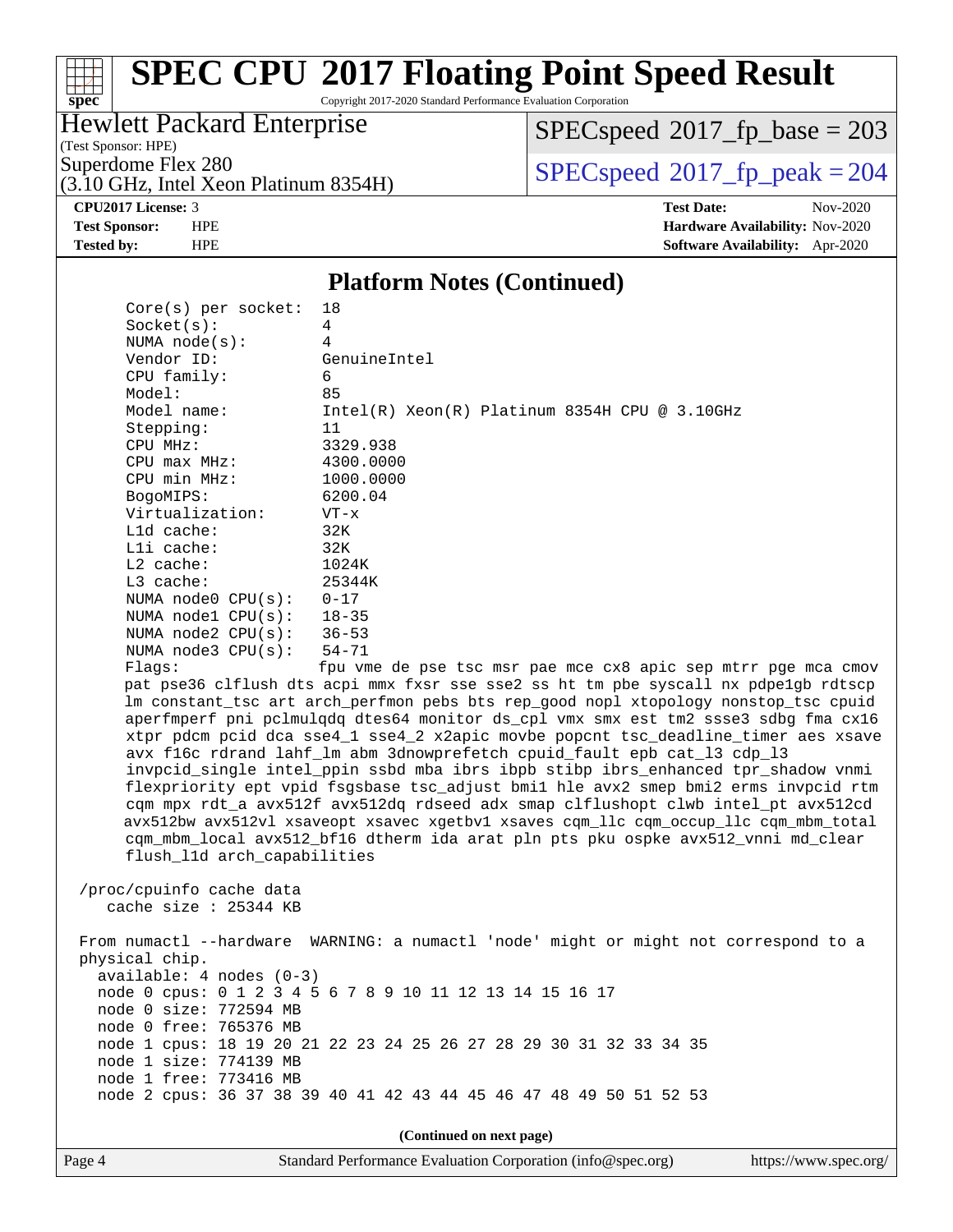#### **[spec](http://www.spec.org/) [SPEC CPU](http://www.spec.org/auto/cpu2017/Docs/result-fields.html#SPECCPU2017FloatingPointSpeedResult)[2017 Floating Point Speed Result](http://www.spec.org/auto/cpu2017/Docs/result-fields.html#SPECCPU2017FloatingPointSpeedResult)** Copyright 2017-2020 Standard Performance Evaluation Corporation (Test Sponsor: HPE) Hewlett Packard Enterprise (3.10 GHz, Intel Xeon Platinum 8354H) Superdome Flex 280<br>  $SPECspeed^{\circ}2017$  $SPECspeed^{\circ}2017$  fp\_peak = 204 [SPECspeed](http://www.spec.org/auto/cpu2017/Docs/result-fields.html#SPECspeed2017fpbase)<sup>®</sup>2017 fp base = 203 **[CPU2017 License:](http://www.spec.org/auto/cpu2017/Docs/result-fields.html#CPU2017License)** 3 **[Test Date:](http://www.spec.org/auto/cpu2017/Docs/result-fields.html#TestDate)** Nov-2020 **[Test Sponsor:](http://www.spec.org/auto/cpu2017/Docs/result-fields.html#TestSponsor)** HPE **[Hardware Availability:](http://www.spec.org/auto/cpu2017/Docs/result-fields.html#HardwareAvailability)** Nov-2020 **[Tested by:](http://www.spec.org/auto/cpu2017/Docs/result-fields.html#Testedby)** HPE **[Software Availability:](http://www.spec.org/auto/cpu2017/Docs/result-fields.html#SoftwareAvailability)** Apr-2020 **[Platform Notes \(Continued\)](http://www.spec.org/auto/cpu2017/Docs/result-fields.html#PlatformNotes)** node 2 size: 774139 MB node 2 free: 773696 MB node 3 cpus: 54 55 56 57 58 59 60 61 62 63 64 65 66 67 68 69 70 71 node 3 size: 773619 MB node 3 free: 773324 MB node distances: node 0 1 2 3 0: 10 16 16 24 1: 16 10 24 16 2: 16 24 10 16 3: 24 16 16 10 From /proc/meminfo MemTotal: 3168760120 kB HugePages\_Total: 0 Hugepagesize: 2048 kB /usr/bin/lsb\_release -d Red Hat Enterprise Linux release 8.2 (Ootpa) From /etc/\*release\* /etc/\*version\* hpe-foundation-release: HPE Foundation Software 2.4, Build 734.0820.200723T0100.a.rhel82hpe-200723T0100 os-release: NAME="Red Hat Enterprise Linux" VERSION="8.2 (Ootpa)" ID="rhel" ID\_LIKE="fedora" VERSION\_ID="8.2" PLATFORM\_ID="platform:el8" PRETTY\_NAME="Red Hat Enterprise Linux 8.2 (Ootpa)" ANSI\_COLOR="0;31" redhat-release: Red Hat Enterprise Linux release 8.2 (Ootpa) system-release: Red Hat Enterprise Linux release 8.2 (Ootpa) system-release-cpe: cpe:/o:redhat:enterprise\_linux:8.2:ga uname -a: Linux ch-620.fchst.rdlabs.hpecorp.net 4.18.0-193.el8.x86\_64 #1 SMP Fri Mar 27 14:35:58 UTC 2020 x86\_64 x86\_64 x86\_64 GNU/Linux Kernel self-reported vulnerability status: itlb\_multihit: Not affected CVE-2018-3620 (L1 Terminal Fault): Not affected Microarchitectural Data Sampling: Not affected CVE-2017-5754 (Meltdown): Not affected CVE-2018-3639 (Speculative Store Bypass): Mitigation: Speculative Store Bypass disabled **(Continued on next page)**

Page 5 Standard Performance Evaluation Corporation [\(info@spec.org\)](mailto:info@spec.org) <https://www.spec.org/>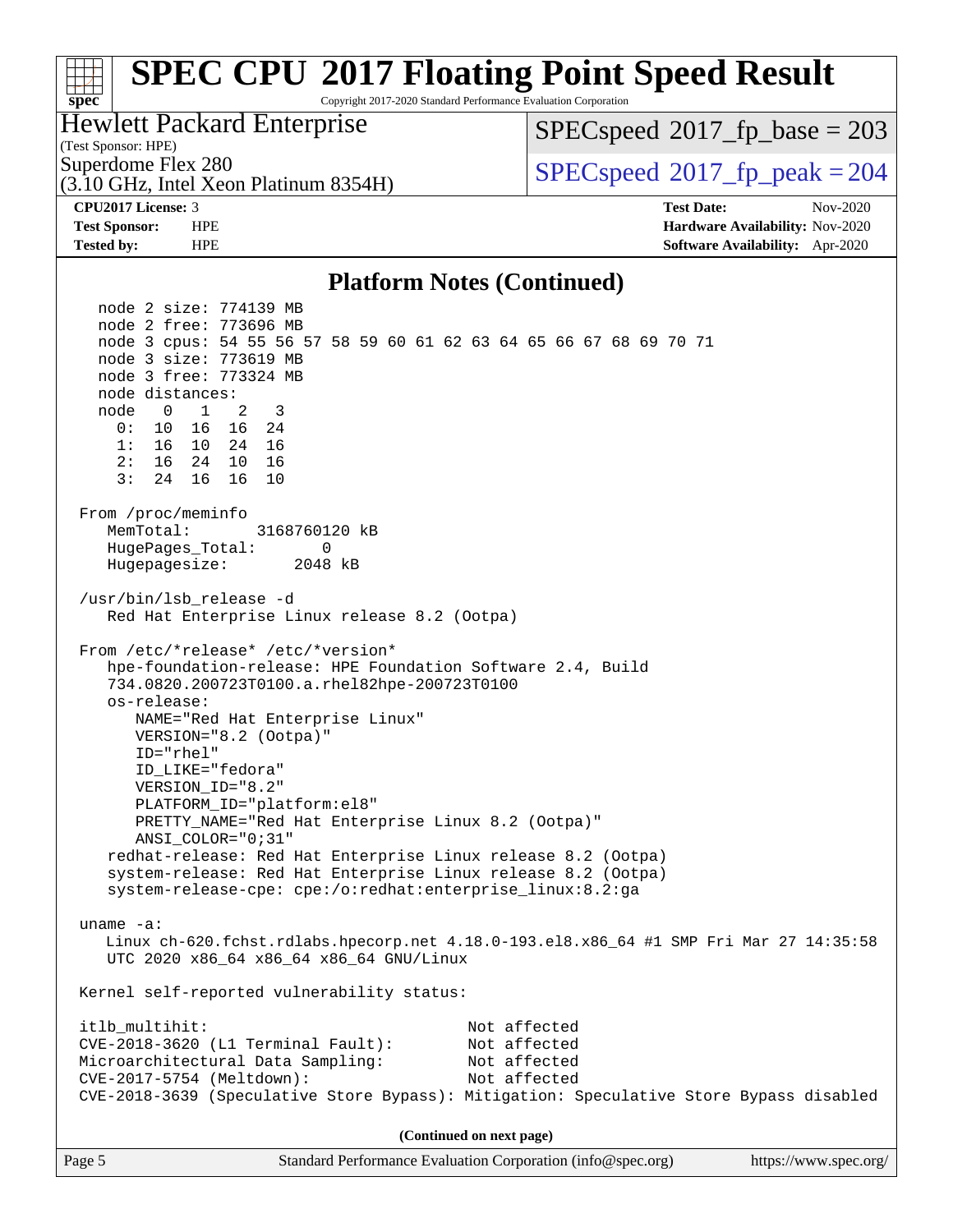Copyright 2017-2020 Standard Performance Evaluation Corporation

#### Hewlett Packard Enterprise

(Test Sponsor: HPE)

 $SPEC speed$ <sup>®</sup> $2017$ \_fp\_base = 203

(3.10 GHz, Intel Xeon Platinum 8354H)

 $SPEC speed$ <sup>®</sup> $2017$ \_fp\_peak = 204

**[spec](http://www.spec.org/)**

**[CPU2017 License:](http://www.spec.org/auto/cpu2017/Docs/result-fields.html#CPU2017License)** 3 **[Test Date:](http://www.spec.org/auto/cpu2017/Docs/result-fields.html#TestDate)** Nov-2020 **[Test Sponsor:](http://www.spec.org/auto/cpu2017/Docs/result-fields.html#TestSponsor)** HPE **[Hardware Availability:](http://www.spec.org/auto/cpu2017/Docs/result-fields.html#HardwareAvailability)** Nov-2020 **[Tested by:](http://www.spec.org/auto/cpu2017/Docs/result-fields.html#Testedby)** HPE **[Software Availability:](http://www.spec.org/auto/cpu2017/Docs/result-fields.html#SoftwareAvailability)** Apr-2020

#### **[Platform Notes \(Continued\)](http://www.spec.org/auto/cpu2017/Docs/result-fields.html#PlatformNotes)**

| Page 6                                                                            |                                                                                     | Standard Performance Evaluation Corporation (info@spec.org)                                                                                                                                                                                                                                                                                    | https://www.spec.org/ |
|-----------------------------------------------------------------------------------|-------------------------------------------------------------------------------------|------------------------------------------------------------------------------------------------------------------------------------------------------------------------------------------------------------------------------------------------------------------------------------------------------------------------------------------------|-----------------------|
|                                                                                   |                                                                                     | (Continued on next page)                                                                                                                                                                                                                                                                                                                       |                       |
|                                                                                   | Version 19.1.1.217 Build 20200306                                                   | Intel(R) $C++$ Intel(R) 64 Compiler for applications running on Intel(R) 64,                                                                                                                                                                                                                                                                   |                       |
|                                                                                   | C++, C, Fortran   607. cactuBSSN_s(base, peak)                                      |                                                                                                                                                                                                                                                                                                                                                |                       |
|                                                                                   | Version 19.1.1.217 Build 20200306                                                   | Intel(R) C Intel(R) 64 Compiler for applications running on Intel(R) 64,<br>Copyright (C) 1985-2020 Intel Corporation. All rights reserved.                                                                                                                                                                                                    |                       |
| C                                                                                 | $644.nab_s(base, peak)$                                                             | =======================<br>619.1bm_s(base, peak) 638.imagick_s(base, peak)                                                                                                                                                                                                                                                                     |                       |
|                                                                                   |                                                                                     | <b>Compiler Version Notes</b>                                                                                                                                                                                                                                                                                                                  |                       |
| 24x NO DIMM NO DIMM                                                               | 24x Hynix HMABAGL7ABR4N-XN 128 GB 4 rank 3200<br>(End of data from sysinfo program) |                                                                                                                                                                                                                                                                                                                                                |                       |
| Memory:                                                                           |                                                                                     | Additional information from dmidecode follows. WARNING: Use caution when you interpret<br>this section. The 'dmidecode' program reads system data which is "intended to allow<br>hardware to be accurately determined", but the intent may not be met, as there are<br>frequent changes to hardware, firmware, and the "DMTF SMBIOS" standard. |                       |
| From /sys/devices/virtual/dmi/id<br>BIOS:<br>Vendor:<br>HPE<br>Serial: 5UF0130953 | Product: Superdome Flex 280<br>Product Family: 1590PID02020001                      | HPE Bundle:1.0.142 SFW:008.000.189.000.2010080501 10/08/2020                                                                                                                                                                                                                                                                                   |                       |
| SPEC is set to: /home/cpu2017<br>Filesystem                                       |                                                                                     | Type Size Used Avail Use% Mounted on<br>/dev/mapper/rhel-home xfs 876G 186G 690G 22% /home                                                                                                                                                                                                                                                     |                       |
| run-level 3 Nov 23 19:24                                                          |                                                                                     |                                                                                                                                                                                                                                                                                                                                                |                       |
| tsx_async_abort:                                                                  |                                                                                     | RSB filling<br>Not affected                                                                                                                                                                                                                                                                                                                    |                       |
|                                                                                   | $CVE-2017-5715$ (Spectre variant 2):                                                | pointer sanitization<br>Mitigation: Enhanced IBRS, IBPB: conditional,                                                                                                                                                                                                                                                                          |                       |
| $CVE-2017-5753$ (Spectre variant 1):                                              |                                                                                     | via prctl and seccomp<br>Mitigation: usercopy/swapgs barriers and __user                                                                                                                                                                                                                                                                       |                       |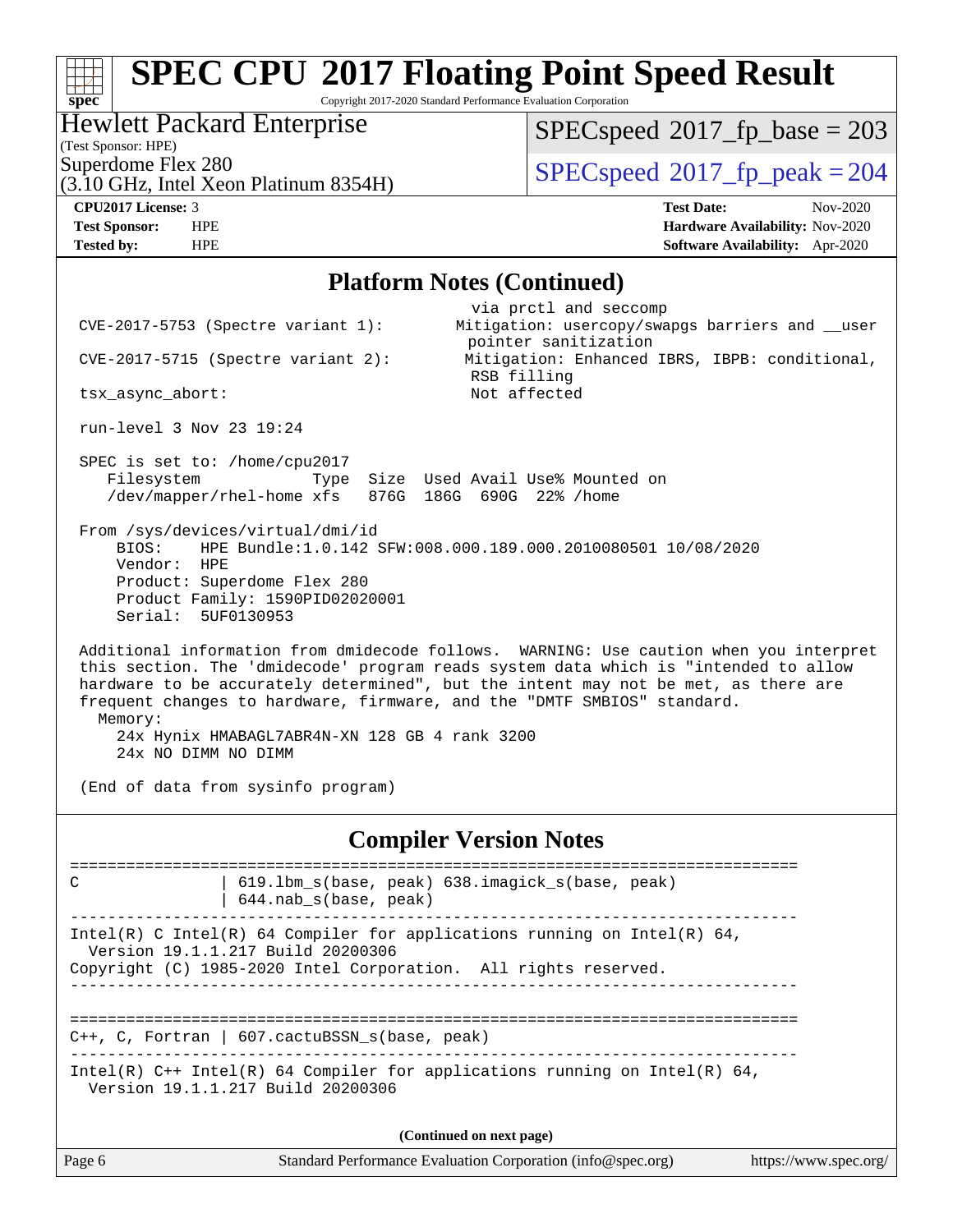# **[spec](http://www.spec.org/)**

### **[SPEC CPU](http://www.spec.org/auto/cpu2017/Docs/result-fields.html#SPECCPU2017FloatingPointSpeedResult)[2017 Floating Point Speed Result](http://www.spec.org/auto/cpu2017/Docs/result-fields.html#SPECCPU2017FloatingPointSpeedResult)**

Copyright 2017-2020 Standard Performance Evaluation Corporation

#### Hewlett Packard Enterprise

 $SPECspeed^{\circledcirc}2017_fp\_base = 203$  $SPECspeed^{\circledcirc}2017_fp\_base = 203$ 

(Test Sponsor: HPE)

(3.10 GHz, Intel Xeon Platinum 8354H)

Superdome Flex 280<br>(3.10 GHz, Intel Year Platinum 8354H)  $SPECspeed@2017_fp\_peak = 204$  $SPECspeed@2017_fp\_peak = 204$ 

**[CPU2017 License:](http://www.spec.org/auto/cpu2017/Docs/result-fields.html#CPU2017License)** 3 **[Test Date:](http://www.spec.org/auto/cpu2017/Docs/result-fields.html#TestDate)** Nov-2020 **[Test Sponsor:](http://www.spec.org/auto/cpu2017/Docs/result-fields.html#TestSponsor)** HPE **[Hardware Availability:](http://www.spec.org/auto/cpu2017/Docs/result-fields.html#HardwareAvailability)** Nov-2020 **[Tested by:](http://www.spec.org/auto/cpu2017/Docs/result-fields.html#Testedby)** HPE **[Software Availability:](http://www.spec.org/auto/cpu2017/Docs/result-fields.html#SoftwareAvailability)** Apr-2020

#### **[Compiler Version Notes \(Continued\)](http://www.spec.org/auto/cpu2017/Docs/result-fields.html#CompilerVersionNotes)**

| Copyright (C) 1985-2020 Intel Corporation. All rights reserved.<br>Intel(R) C Intel(R) 64 Compiler for applications running on Intel(R) 64,<br>Version 19.1.1.217 Build 20200306                                                                                                                                                                                             |  |  |  |  |  |  |
|------------------------------------------------------------------------------------------------------------------------------------------------------------------------------------------------------------------------------------------------------------------------------------------------------------------------------------------------------------------------------|--|--|--|--|--|--|
| Copyright (C) 1985-2020 Intel Corporation. All rights reserved.<br>$Intel(R)$ Fortran Intel(R) 64 Compiler for applications running on Intel(R)<br>64, Version 19.1.1.217 Build 20200306                                                                                                                                                                                     |  |  |  |  |  |  |
| Copyright (C) 1985-2020 Intel Corporation. All rights reserved.                                                                                                                                                                                                                                                                                                              |  |  |  |  |  |  |
|                                                                                                                                                                                                                                                                                                                                                                              |  |  |  |  |  |  |
|                                                                                                                                                                                                                                                                                                                                                                              |  |  |  |  |  |  |
| 603.bwaves_s(base, peak) 649.fotonik3d_s(base, peak)<br>Fortran<br>654.roms_s(base, peak)                                                                                                                                                                                                                                                                                    |  |  |  |  |  |  |
| $Intel(R)$ Fortran Intel(R) 64 Compiler for applications running on Intel(R)<br>64, Version 19.1.1.217 Build 20200306<br>Copyright (C) 1985-2020 Intel Corporation. All rights reserved.                                                                                                                                                                                     |  |  |  |  |  |  |
|                                                                                                                                                                                                                                                                                                                                                                              |  |  |  |  |  |  |
| Fortran, C<br>  621.wrf $s(base, peak)$ 627.cam4 $s(base, peak)$<br>$628. pop2_s(base, peak)$                                                                                                                                                                                                                                                                                |  |  |  |  |  |  |
| $Intel(R)$ Fortran Intel(R) 64 Compiler for applications running on Intel(R)<br>64, Version 19.1.1.217 Build 20200306<br>Copyright (C) 1985-2020 Intel Corporation. All rights reserved.<br>Intel(R) C Intel(R) 64 Compiler for applications running on Intel(R) 64,<br>Version 19.1.1.217 Build 20200306<br>Copyright (C) 1985-2020 Intel Corporation. All rights reserved. |  |  |  |  |  |  |
|                                                                                                                                                                                                                                                                                                                                                                              |  |  |  |  |  |  |

### **[Base Compiler Invocation](http://www.spec.org/auto/cpu2017/Docs/result-fields.html#BaseCompilerInvocation)**

[C benchmarks](http://www.spec.org/auto/cpu2017/Docs/result-fields.html#Cbenchmarks): [icc](http://www.spec.org/cpu2017/results/res2020q4/cpu2017-20201207-24502.flags.html#user_CCbase_intel_icc_66fc1ee009f7361af1fbd72ca7dcefbb700085f36577c54f309893dd4ec40d12360134090235512931783d35fd58c0460139e722d5067c5574d8eaf2b3e37e92)

[Fortran benchmarks](http://www.spec.org/auto/cpu2017/Docs/result-fields.html#Fortranbenchmarks): [ifort](http://www.spec.org/cpu2017/results/res2020q4/cpu2017-20201207-24502.flags.html#user_FCbase_intel_ifort_8111460550e3ca792625aed983ce982f94888b8b503583aa7ba2b8303487b4d8a21a13e7191a45c5fd58ff318f48f9492884d4413fa793fd88dd292cad7027ca)

[Benchmarks using both Fortran and C](http://www.spec.org/auto/cpu2017/Docs/result-fields.html#BenchmarksusingbothFortranandC): [ifort](http://www.spec.org/cpu2017/results/res2020q4/cpu2017-20201207-24502.flags.html#user_CC_FCbase_intel_ifort_8111460550e3ca792625aed983ce982f94888b8b503583aa7ba2b8303487b4d8a21a13e7191a45c5fd58ff318f48f9492884d4413fa793fd88dd292cad7027ca) [icc](http://www.spec.org/cpu2017/results/res2020q4/cpu2017-20201207-24502.flags.html#user_CC_FCbase_intel_icc_66fc1ee009f7361af1fbd72ca7dcefbb700085f36577c54f309893dd4ec40d12360134090235512931783d35fd58c0460139e722d5067c5574d8eaf2b3e37e92)

[Benchmarks using Fortran, C, and C++:](http://www.spec.org/auto/cpu2017/Docs/result-fields.html#BenchmarksusingFortranCandCXX) [icpc](http://www.spec.org/cpu2017/results/res2020q4/cpu2017-20201207-24502.flags.html#user_CC_CXX_FCbase_intel_icpc_c510b6838c7f56d33e37e94d029a35b4a7bccf4766a728ee175e80a419847e808290a9b78be685c44ab727ea267ec2f070ec5dc83b407c0218cded6866a35d07) [icc](http://www.spec.org/cpu2017/results/res2020q4/cpu2017-20201207-24502.flags.html#user_CC_CXX_FCbase_intel_icc_66fc1ee009f7361af1fbd72ca7dcefbb700085f36577c54f309893dd4ec40d12360134090235512931783d35fd58c0460139e722d5067c5574d8eaf2b3e37e92) [ifort](http://www.spec.org/cpu2017/results/res2020q4/cpu2017-20201207-24502.flags.html#user_CC_CXX_FCbase_intel_ifort_8111460550e3ca792625aed983ce982f94888b8b503583aa7ba2b8303487b4d8a21a13e7191a45c5fd58ff318f48f9492884d4413fa793fd88dd292cad7027ca)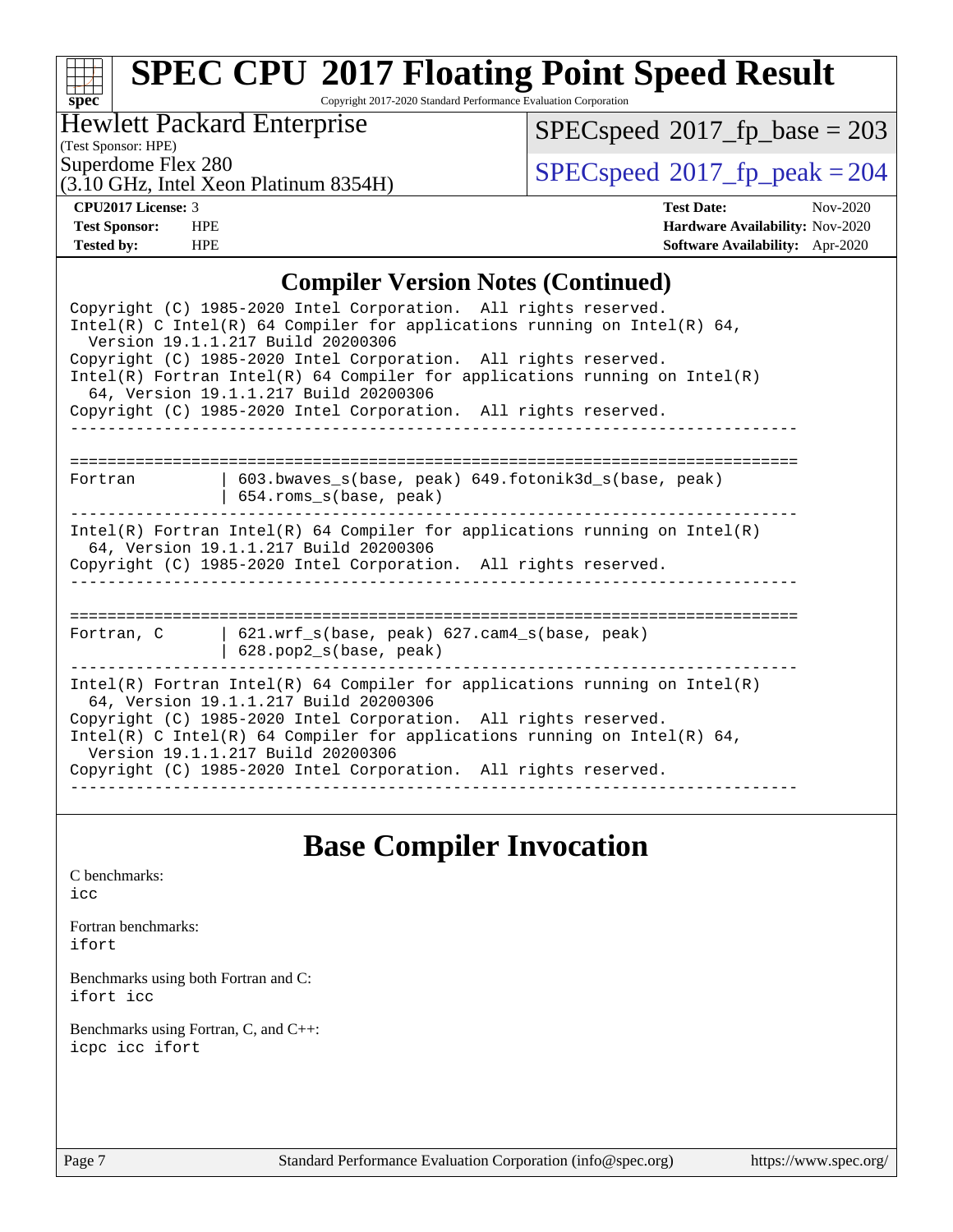Copyright 2017-2020 Standard Performance Evaluation Corporation

#### Hewlett Packard Enterprise

(Test Sponsor: HPE)

**[spec](http://www.spec.org/)**

[SPECspeed](http://www.spec.org/auto/cpu2017/Docs/result-fields.html#SPECspeed2017fpbase)<sup>®</sup>2017 fp base = 203

(3.10 GHz, Intel Xeon Platinum 8354H)

Superdome Flex 280<br>  $SPEC speed^{\circ}2017$  fp\_peak = 204

**[CPU2017 License:](http://www.spec.org/auto/cpu2017/Docs/result-fields.html#CPU2017License)** 3 **[Test Date:](http://www.spec.org/auto/cpu2017/Docs/result-fields.html#TestDate)** Nov-2020 **[Test Sponsor:](http://www.spec.org/auto/cpu2017/Docs/result-fields.html#TestSponsor)** HPE **[Hardware Availability:](http://www.spec.org/auto/cpu2017/Docs/result-fields.html#HardwareAvailability)** Nov-2020 **[Tested by:](http://www.spec.org/auto/cpu2017/Docs/result-fields.html#Testedby)** HPE **[Software Availability:](http://www.spec.org/auto/cpu2017/Docs/result-fields.html#SoftwareAvailability)** Apr-2020

### **[Base Portability Flags](http://www.spec.org/auto/cpu2017/Docs/result-fields.html#BasePortabilityFlags)**

 603.bwaves\_s: [-DSPEC\\_LP64](http://www.spec.org/cpu2017/results/res2020q4/cpu2017-20201207-24502.flags.html#suite_basePORTABILITY603_bwaves_s_DSPEC_LP64) 607.cactuBSSN\_s: [-DSPEC\\_LP64](http://www.spec.org/cpu2017/results/res2020q4/cpu2017-20201207-24502.flags.html#suite_basePORTABILITY607_cactuBSSN_s_DSPEC_LP64) 619.lbm\_s: [-DSPEC\\_LP64](http://www.spec.org/cpu2017/results/res2020q4/cpu2017-20201207-24502.flags.html#suite_basePORTABILITY619_lbm_s_DSPEC_LP64) 621.wrf\_s: [-DSPEC\\_LP64](http://www.spec.org/cpu2017/results/res2020q4/cpu2017-20201207-24502.flags.html#suite_basePORTABILITY621_wrf_s_DSPEC_LP64) [-DSPEC\\_CASE\\_FLAG](http://www.spec.org/cpu2017/results/res2020q4/cpu2017-20201207-24502.flags.html#b621.wrf_s_baseCPORTABILITY_DSPEC_CASE_FLAG) [-convert big\\_endian](http://www.spec.org/cpu2017/results/res2020q4/cpu2017-20201207-24502.flags.html#user_baseFPORTABILITY621_wrf_s_convert_big_endian_c3194028bc08c63ac5d04de18c48ce6d347e4e562e8892b8bdbdc0214820426deb8554edfa529a3fb25a586e65a3d812c835984020483e7e73212c4d31a38223) 627.cam4\_s: [-DSPEC\\_LP64](http://www.spec.org/cpu2017/results/res2020q4/cpu2017-20201207-24502.flags.html#suite_basePORTABILITY627_cam4_s_DSPEC_LP64) [-DSPEC\\_CASE\\_FLAG](http://www.spec.org/cpu2017/results/res2020q4/cpu2017-20201207-24502.flags.html#b627.cam4_s_baseCPORTABILITY_DSPEC_CASE_FLAG) 628.pop2\_s: [-DSPEC\\_LP64](http://www.spec.org/cpu2017/results/res2020q4/cpu2017-20201207-24502.flags.html#suite_basePORTABILITY628_pop2_s_DSPEC_LP64) [-DSPEC\\_CASE\\_FLAG](http://www.spec.org/cpu2017/results/res2020q4/cpu2017-20201207-24502.flags.html#b628.pop2_s_baseCPORTABILITY_DSPEC_CASE_FLAG) [-convert big\\_endian](http://www.spec.org/cpu2017/results/res2020q4/cpu2017-20201207-24502.flags.html#user_baseFPORTABILITY628_pop2_s_convert_big_endian_c3194028bc08c63ac5d04de18c48ce6d347e4e562e8892b8bdbdc0214820426deb8554edfa529a3fb25a586e65a3d812c835984020483e7e73212c4d31a38223) [-assume byterecl](http://www.spec.org/cpu2017/results/res2020q4/cpu2017-20201207-24502.flags.html#user_baseFPORTABILITY628_pop2_s_assume_byterecl_7e47d18b9513cf18525430bbf0f2177aa9bf368bc7a059c09b2c06a34b53bd3447c950d3f8d6c70e3faf3a05c8557d66a5798b567902e8849adc142926523472) 638.imagick\_s: [-DSPEC\\_LP64](http://www.spec.org/cpu2017/results/res2020q4/cpu2017-20201207-24502.flags.html#suite_basePORTABILITY638_imagick_s_DSPEC_LP64) 644.nab\_s: [-DSPEC\\_LP64](http://www.spec.org/cpu2017/results/res2020q4/cpu2017-20201207-24502.flags.html#suite_basePORTABILITY644_nab_s_DSPEC_LP64) 649.fotonik3d\_s: [-DSPEC\\_LP64](http://www.spec.org/cpu2017/results/res2020q4/cpu2017-20201207-24502.flags.html#suite_basePORTABILITY649_fotonik3d_s_DSPEC_LP64) 654.roms\_s: [-DSPEC\\_LP64](http://www.spec.org/cpu2017/results/res2020q4/cpu2017-20201207-24502.flags.html#suite_basePORTABILITY654_roms_s_DSPEC_LP64)

### **[Base Optimization Flags](http://www.spec.org/auto/cpu2017/Docs/result-fields.html#BaseOptimizationFlags)**

[C benchmarks](http://www.spec.org/auto/cpu2017/Docs/result-fields.html#Cbenchmarks):

[-m64](http://www.spec.org/cpu2017/results/res2020q4/cpu2017-20201207-24502.flags.html#user_CCbase_m64-icc) [-std=c11](http://www.spec.org/cpu2017/results/res2020q4/cpu2017-20201207-24502.flags.html#user_CCbase_std-icc-std_0e1c27790398a4642dfca32ffe6c27b5796f9c2d2676156f2e42c9c44eaad0c049b1cdb667a270c34d979996257aeb8fc440bfb01818dbc9357bd9d174cb8524) [-xCORE-AVX512](http://www.spec.org/cpu2017/results/res2020q4/cpu2017-20201207-24502.flags.html#user_CCbase_f-xCORE-AVX512) [-ipo](http://www.spec.org/cpu2017/results/res2020q4/cpu2017-20201207-24502.flags.html#user_CCbase_f-ipo) [-O3](http://www.spec.org/cpu2017/results/res2020q4/cpu2017-20201207-24502.flags.html#user_CCbase_f-O3) [-no-prec-div](http://www.spec.org/cpu2017/results/res2020q4/cpu2017-20201207-24502.flags.html#user_CCbase_f-no-prec-div) [-qopt-prefetch](http://www.spec.org/cpu2017/results/res2020q4/cpu2017-20201207-24502.flags.html#user_CCbase_f-qopt-prefetch) [-ffinite-math-only](http://www.spec.org/cpu2017/results/res2020q4/cpu2017-20201207-24502.flags.html#user_CCbase_f_finite_math_only_cb91587bd2077682c4b38af759c288ed7c732db004271a9512da14a4f8007909a5f1427ecbf1a0fb78ff2a814402c6114ac565ca162485bbcae155b5e4258871) [-qopt-mem-layout-trans=4](http://www.spec.org/cpu2017/results/res2020q4/cpu2017-20201207-24502.flags.html#user_CCbase_f-qopt-mem-layout-trans_fa39e755916c150a61361b7846f310bcdf6f04e385ef281cadf3647acec3f0ae266d1a1d22d972a7087a248fd4e6ca390a3634700869573d231a252c784941a8) [-qopenmp](http://www.spec.org/cpu2017/results/res2020q4/cpu2017-20201207-24502.flags.html#user_CCbase_qopenmp_16be0c44f24f464004c6784a7acb94aca937f053568ce72f94b139a11c7c168634a55f6653758ddd83bcf7b8463e8028bb0b48b77bcddc6b78d5d95bb1df2967) [-DSPEC\\_OPENMP](http://www.spec.org/cpu2017/results/res2020q4/cpu2017-20201207-24502.flags.html#suite_CCbase_DSPEC_OPENMP) [-mbranches-within-32B-boundaries](http://www.spec.org/cpu2017/results/res2020q4/cpu2017-20201207-24502.flags.html#user_CCbase_f-mbranches-within-32B-boundaries)

[Fortran benchmarks](http://www.spec.org/auto/cpu2017/Docs/result-fields.html#Fortranbenchmarks):

[-m64](http://www.spec.org/cpu2017/results/res2020q4/cpu2017-20201207-24502.flags.html#user_FCbase_m64-icc) [-Wl,-z,muldefs](http://www.spec.org/cpu2017/results/res2020q4/cpu2017-20201207-24502.flags.html#user_FCbase_link_force_multiple1_b4cbdb97b34bdee9ceefcfe54f4c8ea74255f0b02a4b23e853cdb0e18eb4525ac79b5a88067c842dd0ee6996c24547a27a4b99331201badda8798ef8a743f577) [-DSPEC\\_OPENMP](http://www.spec.org/cpu2017/results/res2020q4/cpu2017-20201207-24502.flags.html#suite_FCbase_DSPEC_OPENMP) [-xCORE-AVX512](http://www.spec.org/cpu2017/results/res2020q4/cpu2017-20201207-24502.flags.html#user_FCbase_f-xCORE-AVX512) [-ipo](http://www.spec.org/cpu2017/results/res2020q4/cpu2017-20201207-24502.flags.html#user_FCbase_f-ipo) [-O3](http://www.spec.org/cpu2017/results/res2020q4/cpu2017-20201207-24502.flags.html#user_FCbase_f-O3) [-no-prec-div](http://www.spec.org/cpu2017/results/res2020q4/cpu2017-20201207-24502.flags.html#user_FCbase_f-no-prec-div) [-qopt-prefetch](http://www.spec.org/cpu2017/results/res2020q4/cpu2017-20201207-24502.flags.html#user_FCbase_f-qopt-prefetch) [-ffinite-math-only](http://www.spec.org/cpu2017/results/res2020q4/cpu2017-20201207-24502.flags.html#user_FCbase_f_finite_math_only_cb91587bd2077682c4b38af759c288ed7c732db004271a9512da14a4f8007909a5f1427ecbf1a0fb78ff2a814402c6114ac565ca162485bbcae155b5e4258871) [-qopt-mem-layout-trans=4](http://www.spec.org/cpu2017/results/res2020q4/cpu2017-20201207-24502.flags.html#user_FCbase_f-qopt-mem-layout-trans_fa39e755916c150a61361b7846f310bcdf6f04e385ef281cadf3647acec3f0ae266d1a1d22d972a7087a248fd4e6ca390a3634700869573d231a252c784941a8) [-qopenmp](http://www.spec.org/cpu2017/results/res2020q4/cpu2017-20201207-24502.flags.html#user_FCbase_qopenmp_16be0c44f24f464004c6784a7acb94aca937f053568ce72f94b139a11c7c168634a55f6653758ddd83bcf7b8463e8028bb0b48b77bcddc6b78d5d95bb1df2967) [-nostandard-realloc-lhs](http://www.spec.org/cpu2017/results/res2020q4/cpu2017-20201207-24502.flags.html#user_FCbase_f_2003_std_realloc_82b4557e90729c0f113870c07e44d33d6f5a304b4f63d4c15d2d0f1fab99f5daaed73bdb9275d9ae411527f28b936061aa8b9c8f2d63842963b95c9dd6426b8a) [-mbranches-within-32B-boundaries](http://www.spec.org/cpu2017/results/res2020q4/cpu2017-20201207-24502.flags.html#user_FCbase_f-mbranches-within-32B-boundaries) [-L/usr/local/jemalloc64-5.0.1/lib](http://www.spec.org/cpu2017/results/res2020q4/cpu2017-20201207-24502.flags.html#user_FCbase_jemalloc_link_path64_1_cc289568b1a6c0fd3b62c91b824c27fcb5af5e8098e6ad028160d21144ef1b8aef3170d2acf0bee98a8da324cfe4f67d0a3d0c4cc4673d993d694dc2a0df248b) [-ljemalloc](http://www.spec.org/cpu2017/results/res2020q4/cpu2017-20201207-24502.flags.html#user_FCbase_jemalloc_link_lib_d1249b907c500fa1c0672f44f562e3d0f79738ae9e3c4a9c376d49f265a04b9c99b167ecedbf6711b3085be911c67ff61f150a17b3472be731631ba4d0471706)

[Benchmarks using both Fortran and C](http://www.spec.org/auto/cpu2017/Docs/result-fields.html#BenchmarksusingbothFortranandC):

[-m64](http://www.spec.org/cpu2017/results/res2020q4/cpu2017-20201207-24502.flags.html#user_CC_FCbase_m64-icc) [-std=c11](http://www.spec.org/cpu2017/results/res2020q4/cpu2017-20201207-24502.flags.html#user_CC_FCbase_std-icc-std_0e1c27790398a4642dfca32ffe6c27b5796f9c2d2676156f2e42c9c44eaad0c049b1cdb667a270c34d979996257aeb8fc440bfb01818dbc9357bd9d174cb8524) [-Wl,-z,muldefs](http://www.spec.org/cpu2017/results/res2020q4/cpu2017-20201207-24502.flags.html#user_CC_FCbase_link_force_multiple1_b4cbdb97b34bdee9ceefcfe54f4c8ea74255f0b02a4b23e853cdb0e18eb4525ac79b5a88067c842dd0ee6996c24547a27a4b99331201badda8798ef8a743f577) [-xCORE-AVX512](http://www.spec.org/cpu2017/results/res2020q4/cpu2017-20201207-24502.flags.html#user_CC_FCbase_f-xCORE-AVX512) [-ipo](http://www.spec.org/cpu2017/results/res2020q4/cpu2017-20201207-24502.flags.html#user_CC_FCbase_f-ipo) [-O3](http://www.spec.org/cpu2017/results/res2020q4/cpu2017-20201207-24502.flags.html#user_CC_FCbase_f-O3) [-no-prec-div](http://www.spec.org/cpu2017/results/res2020q4/cpu2017-20201207-24502.flags.html#user_CC_FCbase_f-no-prec-div) [-qopt-prefetch](http://www.spec.org/cpu2017/results/res2020q4/cpu2017-20201207-24502.flags.html#user_CC_FCbase_f-qopt-prefetch) [-ffinite-math-only](http://www.spec.org/cpu2017/results/res2020q4/cpu2017-20201207-24502.flags.html#user_CC_FCbase_f_finite_math_only_cb91587bd2077682c4b38af759c288ed7c732db004271a9512da14a4f8007909a5f1427ecbf1a0fb78ff2a814402c6114ac565ca162485bbcae155b5e4258871) [-qopt-mem-layout-trans=4](http://www.spec.org/cpu2017/results/res2020q4/cpu2017-20201207-24502.flags.html#user_CC_FCbase_f-qopt-mem-layout-trans_fa39e755916c150a61361b7846f310bcdf6f04e385ef281cadf3647acec3f0ae266d1a1d22d972a7087a248fd4e6ca390a3634700869573d231a252c784941a8) [-qopenmp](http://www.spec.org/cpu2017/results/res2020q4/cpu2017-20201207-24502.flags.html#user_CC_FCbase_qopenmp_16be0c44f24f464004c6784a7acb94aca937f053568ce72f94b139a11c7c168634a55f6653758ddd83bcf7b8463e8028bb0b48b77bcddc6b78d5d95bb1df2967) [-DSPEC\\_OPENMP](http://www.spec.org/cpu2017/results/res2020q4/cpu2017-20201207-24502.flags.html#suite_CC_FCbase_DSPEC_OPENMP) [-mbranches-within-32B-boundaries](http://www.spec.org/cpu2017/results/res2020q4/cpu2017-20201207-24502.flags.html#user_CC_FCbase_f-mbranches-within-32B-boundaries) [-nostandard-realloc-lhs](http://www.spec.org/cpu2017/results/res2020q4/cpu2017-20201207-24502.flags.html#user_CC_FCbase_f_2003_std_realloc_82b4557e90729c0f113870c07e44d33d6f5a304b4f63d4c15d2d0f1fab99f5daaed73bdb9275d9ae411527f28b936061aa8b9c8f2d63842963b95c9dd6426b8a) [-L/usr/local/jemalloc64-5.0.1/lib](http://www.spec.org/cpu2017/results/res2020q4/cpu2017-20201207-24502.flags.html#user_CC_FCbase_jemalloc_link_path64_1_cc289568b1a6c0fd3b62c91b824c27fcb5af5e8098e6ad028160d21144ef1b8aef3170d2acf0bee98a8da324cfe4f67d0a3d0c4cc4673d993d694dc2a0df248b) [-ljemalloc](http://www.spec.org/cpu2017/results/res2020q4/cpu2017-20201207-24502.flags.html#user_CC_FCbase_jemalloc_link_lib_d1249b907c500fa1c0672f44f562e3d0f79738ae9e3c4a9c376d49f265a04b9c99b167ecedbf6711b3085be911c67ff61f150a17b3472be731631ba4d0471706)

[Benchmarks using Fortran, C, and C++:](http://www.spec.org/auto/cpu2017/Docs/result-fields.html#BenchmarksusingFortranCandCXX)

[-m64](http://www.spec.org/cpu2017/results/res2020q4/cpu2017-20201207-24502.flags.html#user_CC_CXX_FCbase_m64-icc) [-std=c11](http://www.spec.org/cpu2017/results/res2020q4/cpu2017-20201207-24502.flags.html#user_CC_CXX_FCbase_std-icc-std_0e1c27790398a4642dfca32ffe6c27b5796f9c2d2676156f2e42c9c44eaad0c049b1cdb667a270c34d979996257aeb8fc440bfb01818dbc9357bd9d174cb8524) [-Wl,-z,muldefs](http://www.spec.org/cpu2017/results/res2020q4/cpu2017-20201207-24502.flags.html#user_CC_CXX_FCbase_link_force_multiple1_b4cbdb97b34bdee9ceefcfe54f4c8ea74255f0b02a4b23e853cdb0e18eb4525ac79b5a88067c842dd0ee6996c24547a27a4b99331201badda8798ef8a743f577) [-xCORE-AVX512](http://www.spec.org/cpu2017/results/res2020q4/cpu2017-20201207-24502.flags.html#user_CC_CXX_FCbase_f-xCORE-AVX512) [-ipo](http://www.spec.org/cpu2017/results/res2020q4/cpu2017-20201207-24502.flags.html#user_CC_CXX_FCbase_f-ipo) [-O3](http://www.spec.org/cpu2017/results/res2020q4/cpu2017-20201207-24502.flags.html#user_CC_CXX_FCbase_f-O3) [-no-prec-div](http://www.spec.org/cpu2017/results/res2020q4/cpu2017-20201207-24502.flags.html#user_CC_CXX_FCbase_f-no-prec-div) [-qopt-prefetch](http://www.spec.org/cpu2017/results/res2020q4/cpu2017-20201207-24502.flags.html#user_CC_CXX_FCbase_f-qopt-prefetch) [-ffinite-math-only](http://www.spec.org/cpu2017/results/res2020q4/cpu2017-20201207-24502.flags.html#user_CC_CXX_FCbase_f_finite_math_only_cb91587bd2077682c4b38af759c288ed7c732db004271a9512da14a4f8007909a5f1427ecbf1a0fb78ff2a814402c6114ac565ca162485bbcae155b5e4258871) [-qopt-mem-layout-trans=4](http://www.spec.org/cpu2017/results/res2020q4/cpu2017-20201207-24502.flags.html#user_CC_CXX_FCbase_f-qopt-mem-layout-trans_fa39e755916c150a61361b7846f310bcdf6f04e385ef281cadf3647acec3f0ae266d1a1d22d972a7087a248fd4e6ca390a3634700869573d231a252c784941a8) [-qopenmp](http://www.spec.org/cpu2017/results/res2020q4/cpu2017-20201207-24502.flags.html#user_CC_CXX_FCbase_qopenmp_16be0c44f24f464004c6784a7acb94aca937f053568ce72f94b139a11c7c168634a55f6653758ddd83bcf7b8463e8028bb0b48b77bcddc6b78d5d95bb1df2967) [-DSPEC\\_OPENMP](http://www.spec.org/cpu2017/results/res2020q4/cpu2017-20201207-24502.flags.html#suite_CC_CXX_FCbase_DSPEC_OPENMP) [-mbranches-within-32B-boundaries](http://www.spec.org/cpu2017/results/res2020q4/cpu2017-20201207-24502.flags.html#user_CC_CXX_FCbase_f-mbranches-within-32B-boundaries) [-nostandard-realloc-lhs](http://www.spec.org/cpu2017/results/res2020q4/cpu2017-20201207-24502.flags.html#user_CC_CXX_FCbase_f_2003_std_realloc_82b4557e90729c0f113870c07e44d33d6f5a304b4f63d4c15d2d0f1fab99f5daaed73bdb9275d9ae411527f28b936061aa8b9c8f2d63842963b95c9dd6426b8a) [-L/usr/local/jemalloc64-5.0.1/lib](http://www.spec.org/cpu2017/results/res2020q4/cpu2017-20201207-24502.flags.html#user_CC_CXX_FCbase_jemalloc_link_path64_1_cc289568b1a6c0fd3b62c91b824c27fcb5af5e8098e6ad028160d21144ef1b8aef3170d2acf0bee98a8da324cfe4f67d0a3d0c4cc4673d993d694dc2a0df248b) [-ljemalloc](http://www.spec.org/cpu2017/results/res2020q4/cpu2017-20201207-24502.flags.html#user_CC_CXX_FCbase_jemalloc_link_lib_d1249b907c500fa1c0672f44f562e3d0f79738ae9e3c4a9c376d49f265a04b9c99b167ecedbf6711b3085be911c67ff61f150a17b3472be731631ba4d0471706)

### **[Peak Compiler Invocation](http://www.spec.org/auto/cpu2017/Docs/result-fields.html#PeakCompilerInvocation)**

[C benchmarks:](http://www.spec.org/auto/cpu2017/Docs/result-fields.html#Cbenchmarks)

[icc](http://www.spec.org/cpu2017/results/res2020q4/cpu2017-20201207-24502.flags.html#user_CCpeak_intel_icc_66fc1ee009f7361af1fbd72ca7dcefbb700085f36577c54f309893dd4ec40d12360134090235512931783d35fd58c0460139e722d5067c5574d8eaf2b3e37e92)

**(Continued on next page)**

Page 8 Standard Performance Evaluation Corporation [\(info@spec.org\)](mailto:info@spec.org) <https://www.spec.org/>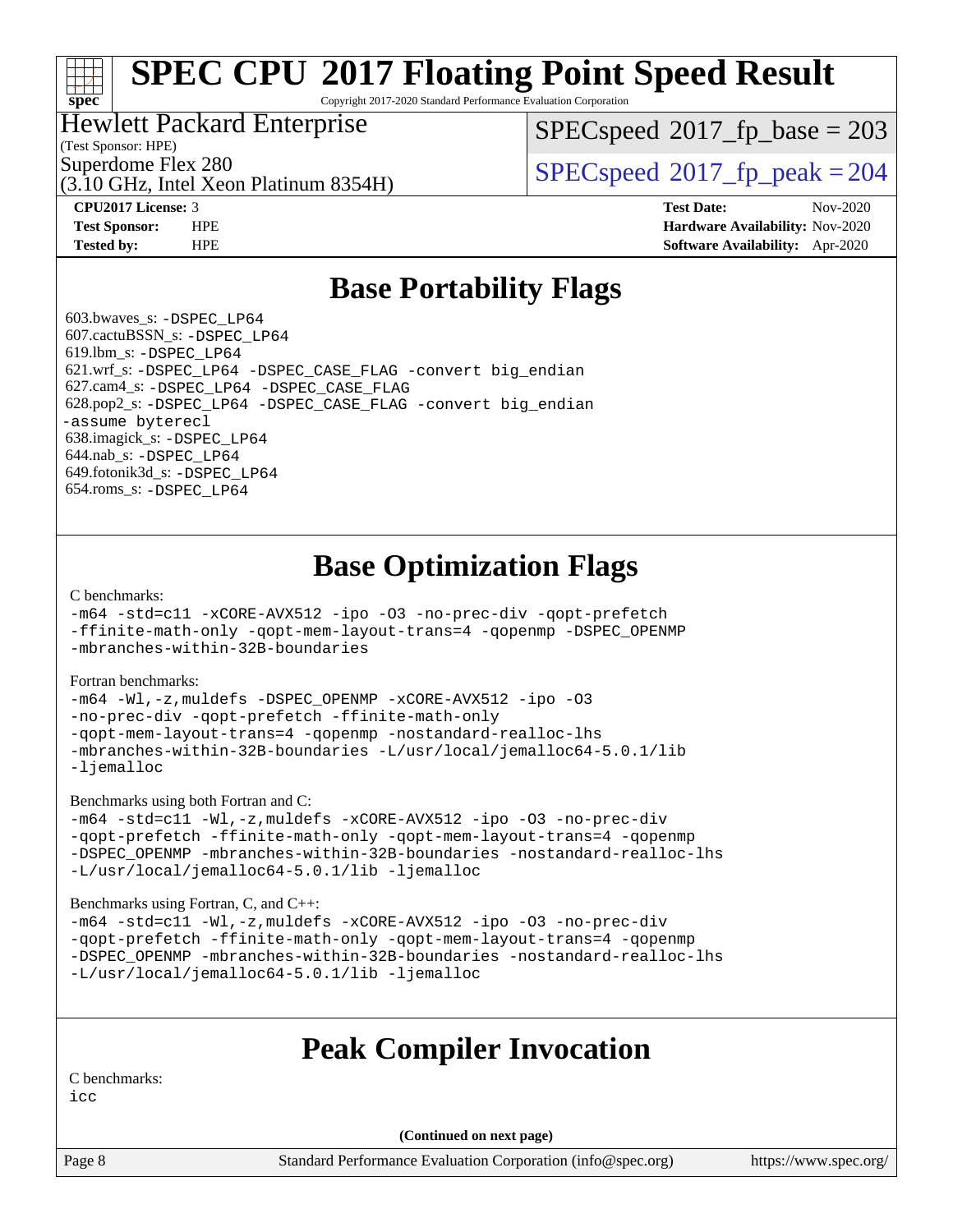Copyright 2017-2020 Standard Performance Evaluation Corporation

#### Hewlett Packard Enterprise

(Test Sponsor: HPE)

[SPECspeed](http://www.spec.org/auto/cpu2017/Docs/result-fields.html#SPECspeed2017fpbase)<sup>®</sup>2017 fp base = 203

(3.10 GHz, Intel Xeon Platinum 8354H)

Superdome Flex 280<br>  $SPEC speed^{\circ}2017$  fp\_peak = 204

**[spec](http://www.spec.org/)**

**[CPU2017 License:](http://www.spec.org/auto/cpu2017/Docs/result-fields.html#CPU2017License)** 3 **[Test Date:](http://www.spec.org/auto/cpu2017/Docs/result-fields.html#TestDate)** Nov-2020 **[Test Sponsor:](http://www.spec.org/auto/cpu2017/Docs/result-fields.html#TestSponsor)** HPE **[Hardware Availability:](http://www.spec.org/auto/cpu2017/Docs/result-fields.html#HardwareAvailability)** Nov-2020 **[Tested by:](http://www.spec.org/auto/cpu2017/Docs/result-fields.html#Testedby)** HPE **[Software Availability:](http://www.spec.org/auto/cpu2017/Docs/result-fields.html#SoftwareAvailability)** Apr-2020

### **[Peak Compiler Invocation \(Continued\)](http://www.spec.org/auto/cpu2017/Docs/result-fields.html#PeakCompilerInvocation)**

[Fortran benchmarks:](http://www.spec.org/auto/cpu2017/Docs/result-fields.html#Fortranbenchmarks) [ifort](http://www.spec.org/cpu2017/results/res2020q4/cpu2017-20201207-24502.flags.html#user_FCpeak_intel_ifort_8111460550e3ca792625aed983ce982f94888b8b503583aa7ba2b8303487b4d8a21a13e7191a45c5fd58ff318f48f9492884d4413fa793fd88dd292cad7027ca)

[Benchmarks using both Fortran and C:](http://www.spec.org/auto/cpu2017/Docs/result-fields.html#BenchmarksusingbothFortranandC) [ifort](http://www.spec.org/cpu2017/results/res2020q4/cpu2017-20201207-24502.flags.html#user_CC_FCpeak_intel_ifort_8111460550e3ca792625aed983ce982f94888b8b503583aa7ba2b8303487b4d8a21a13e7191a45c5fd58ff318f48f9492884d4413fa793fd88dd292cad7027ca) [icc](http://www.spec.org/cpu2017/results/res2020q4/cpu2017-20201207-24502.flags.html#user_CC_FCpeak_intel_icc_66fc1ee009f7361af1fbd72ca7dcefbb700085f36577c54f309893dd4ec40d12360134090235512931783d35fd58c0460139e722d5067c5574d8eaf2b3e37e92)

[Benchmarks using Fortran, C, and C++](http://www.spec.org/auto/cpu2017/Docs/result-fields.html#BenchmarksusingFortranCandCXX): [icpc](http://www.spec.org/cpu2017/results/res2020q4/cpu2017-20201207-24502.flags.html#user_CC_CXX_FCpeak_intel_icpc_c510b6838c7f56d33e37e94d029a35b4a7bccf4766a728ee175e80a419847e808290a9b78be685c44ab727ea267ec2f070ec5dc83b407c0218cded6866a35d07) [icc](http://www.spec.org/cpu2017/results/res2020q4/cpu2017-20201207-24502.flags.html#user_CC_CXX_FCpeak_intel_icc_66fc1ee009f7361af1fbd72ca7dcefbb700085f36577c54f309893dd4ec40d12360134090235512931783d35fd58c0460139e722d5067c5574d8eaf2b3e37e92) [ifort](http://www.spec.org/cpu2017/results/res2020q4/cpu2017-20201207-24502.flags.html#user_CC_CXX_FCpeak_intel_ifort_8111460550e3ca792625aed983ce982f94888b8b503583aa7ba2b8303487b4d8a21a13e7191a45c5fd58ff318f48f9492884d4413fa793fd88dd292cad7027ca)

### **[Peak Portability Flags](http://www.spec.org/auto/cpu2017/Docs/result-fields.html#PeakPortabilityFlags)**

Same as Base Portability Flags

### **[Peak Optimization Flags](http://www.spec.org/auto/cpu2017/Docs/result-fields.html#PeakOptimizationFlags)**

[C benchmarks](http://www.spec.org/auto/cpu2017/Docs/result-fields.html#Cbenchmarks):

619.lbm\_s: basepeak = yes

638.imagick\_s: basepeak = yes

 $644.nab$ \_s:  $-m64$   $-std= c11$   $-Wl$ ,  $-z$ , muldefs  $-xCORE-AVX512$   $-ipo$   $-03$ [-no-prec-div](http://www.spec.org/cpu2017/results/res2020q4/cpu2017-20201207-24502.flags.html#user_peakCOPTIMIZE644_nab_s_f-no-prec-div) [-qopt-prefetch](http://www.spec.org/cpu2017/results/res2020q4/cpu2017-20201207-24502.flags.html#user_peakCOPTIMIZE644_nab_s_f-qopt-prefetch) [-ffinite-math-only](http://www.spec.org/cpu2017/results/res2020q4/cpu2017-20201207-24502.flags.html#user_peakCOPTIMIZE644_nab_s_f_finite_math_only_cb91587bd2077682c4b38af759c288ed7c732db004271a9512da14a4f8007909a5f1427ecbf1a0fb78ff2a814402c6114ac565ca162485bbcae155b5e4258871) [-qopt-mem-layout-trans=4](http://www.spec.org/cpu2017/results/res2020q4/cpu2017-20201207-24502.flags.html#user_peakCOPTIMIZE644_nab_s_f-qopt-mem-layout-trans_fa39e755916c150a61361b7846f310bcdf6f04e385ef281cadf3647acec3f0ae266d1a1d22d972a7087a248fd4e6ca390a3634700869573d231a252c784941a8) [-qopenmp](http://www.spec.org/cpu2017/results/res2020q4/cpu2017-20201207-24502.flags.html#user_peakCOPTIMIZE644_nab_s_qopenmp_16be0c44f24f464004c6784a7acb94aca937f053568ce72f94b139a11c7c168634a55f6653758ddd83bcf7b8463e8028bb0b48b77bcddc6b78d5d95bb1df2967) [-DSPEC\\_OPENMP](http://www.spec.org/cpu2017/results/res2020q4/cpu2017-20201207-24502.flags.html#suite_peakCOPTIMIZE644_nab_s_DSPEC_OPENMP) [-mbranches-within-32B-boundaries](http://www.spec.org/cpu2017/results/res2020q4/cpu2017-20201207-24502.flags.html#user_peakEXTRA_COPTIMIZE644_nab_s_f-mbranches-within-32B-boundaries) [-L/usr/local/jemalloc64-5.0.1/lib](http://www.spec.org/cpu2017/results/res2020q4/cpu2017-20201207-24502.flags.html#user_peakEXTRA_LIBS644_nab_s_jemalloc_link_path64_1_cc289568b1a6c0fd3b62c91b824c27fcb5af5e8098e6ad028160d21144ef1b8aef3170d2acf0bee98a8da324cfe4f67d0a3d0c4cc4673d993d694dc2a0df248b) [-ljemalloc](http://www.spec.org/cpu2017/results/res2020q4/cpu2017-20201207-24502.flags.html#user_peakEXTRA_LIBS644_nab_s_jemalloc_link_lib_d1249b907c500fa1c0672f44f562e3d0f79738ae9e3c4a9c376d49f265a04b9c99b167ecedbf6711b3085be911c67ff61f150a17b3472be731631ba4d0471706)

[Fortran benchmarks](http://www.spec.org/auto/cpu2017/Docs/result-fields.html#Fortranbenchmarks):

603.bwaves\_s: basepeak = yes

 $649.60$ tonik3d\_s:  $-m64 -Wl$  $-m64 -Wl$ ,  $-z$ , muldefs  $-prof-qen(pass 1)$   $-prof-use(pass 2)$  $-prof-use(pass 2)$ [-DSPEC\\_SUPPRESS\\_OPENMP](http://www.spec.org/cpu2017/results/res2020q4/cpu2017-20201207-24502.flags.html#suite_peakPASS1_FOPTIMIZE649_fotonik3d_s_DSPEC_SUPPRESS_OPENMP) [-DSPEC\\_OPENMP](http://www.spec.org/cpu2017/results/res2020q4/cpu2017-20201207-24502.flags.html#suite_peakPASS2_FOPTIMIZE649_fotonik3d_s_DSPEC_OPENMP) [-ipo](http://www.spec.org/cpu2017/results/res2020q4/cpu2017-20201207-24502.flags.html#user_peakPASS1_FOPTIMIZEPASS2_FOPTIMIZE649_fotonik3d_s_f-ipo) [-xCORE-AVX512](http://www.spec.org/cpu2017/results/res2020q4/cpu2017-20201207-24502.flags.html#user_peakPASS2_FOPTIMIZE649_fotonik3d_s_f-xCORE-AVX512) [-O3](http://www.spec.org/cpu2017/results/res2020q4/cpu2017-20201207-24502.flags.html#user_peakPASS1_FOPTIMIZEPASS2_FOPTIMIZE649_fotonik3d_s_f-O3) [-no-prec-div](http://www.spec.org/cpu2017/results/res2020q4/cpu2017-20201207-24502.flags.html#user_peakPASS1_FOPTIMIZEPASS2_FOPTIMIZE649_fotonik3d_s_f-no-prec-div) [-qopt-prefetch](http://www.spec.org/cpu2017/results/res2020q4/cpu2017-20201207-24502.flags.html#user_peakPASS1_FOPTIMIZEPASS2_FOPTIMIZE649_fotonik3d_s_f-qopt-prefetch) [-ffinite-math-only](http://www.spec.org/cpu2017/results/res2020q4/cpu2017-20201207-24502.flags.html#user_peakPASS1_FOPTIMIZEPASS2_FOPTIMIZE649_fotonik3d_s_f_finite_math_only_cb91587bd2077682c4b38af759c288ed7c732db004271a9512da14a4f8007909a5f1427ecbf1a0fb78ff2a814402c6114ac565ca162485bbcae155b5e4258871) [-qopt-mem-layout-trans=4](http://www.spec.org/cpu2017/results/res2020q4/cpu2017-20201207-24502.flags.html#user_peakPASS1_FOPTIMIZEPASS2_FOPTIMIZE649_fotonik3d_s_f-qopt-mem-layout-trans_fa39e755916c150a61361b7846f310bcdf6f04e385ef281cadf3647acec3f0ae266d1a1d22d972a7087a248fd4e6ca390a3634700869573d231a252c784941a8) [-qopenmp](http://www.spec.org/cpu2017/results/res2020q4/cpu2017-20201207-24502.flags.html#user_peakPASS2_FOPTIMIZE649_fotonik3d_s_qopenmp_16be0c44f24f464004c6784a7acb94aca937f053568ce72f94b139a11c7c168634a55f6653758ddd83bcf7b8463e8028bb0b48b77bcddc6b78d5d95bb1df2967) [-nostandard-realloc-lhs](http://www.spec.org/cpu2017/results/res2020q4/cpu2017-20201207-24502.flags.html#user_peakEXTRA_FOPTIMIZE649_fotonik3d_s_f_2003_std_realloc_82b4557e90729c0f113870c07e44d33d6f5a304b4f63d4c15d2d0f1fab99f5daaed73bdb9275d9ae411527f28b936061aa8b9c8f2d63842963b95c9dd6426b8a) [-mbranches-within-32B-boundaries](http://www.spec.org/cpu2017/results/res2020q4/cpu2017-20201207-24502.flags.html#user_peakEXTRA_FOPTIMIZE649_fotonik3d_s_f-mbranches-within-32B-boundaries) [-L/usr/local/jemalloc64-5.0.1/lib](http://www.spec.org/cpu2017/results/res2020q4/cpu2017-20201207-24502.flags.html#user_peakEXTRA_LIBS649_fotonik3d_s_jemalloc_link_path64_1_cc289568b1a6c0fd3b62c91b824c27fcb5af5e8098e6ad028160d21144ef1b8aef3170d2acf0bee98a8da324cfe4f67d0a3d0c4cc4673d993d694dc2a0df248b) [-ljemalloc](http://www.spec.org/cpu2017/results/res2020q4/cpu2017-20201207-24502.flags.html#user_peakEXTRA_LIBS649_fotonik3d_s_jemalloc_link_lib_d1249b907c500fa1c0672f44f562e3d0f79738ae9e3c4a9c376d49f265a04b9c99b167ecedbf6711b3085be911c67ff61f150a17b3472be731631ba4d0471706)

654.roms\_s: basepeak = yes

**(Continued on next page)**